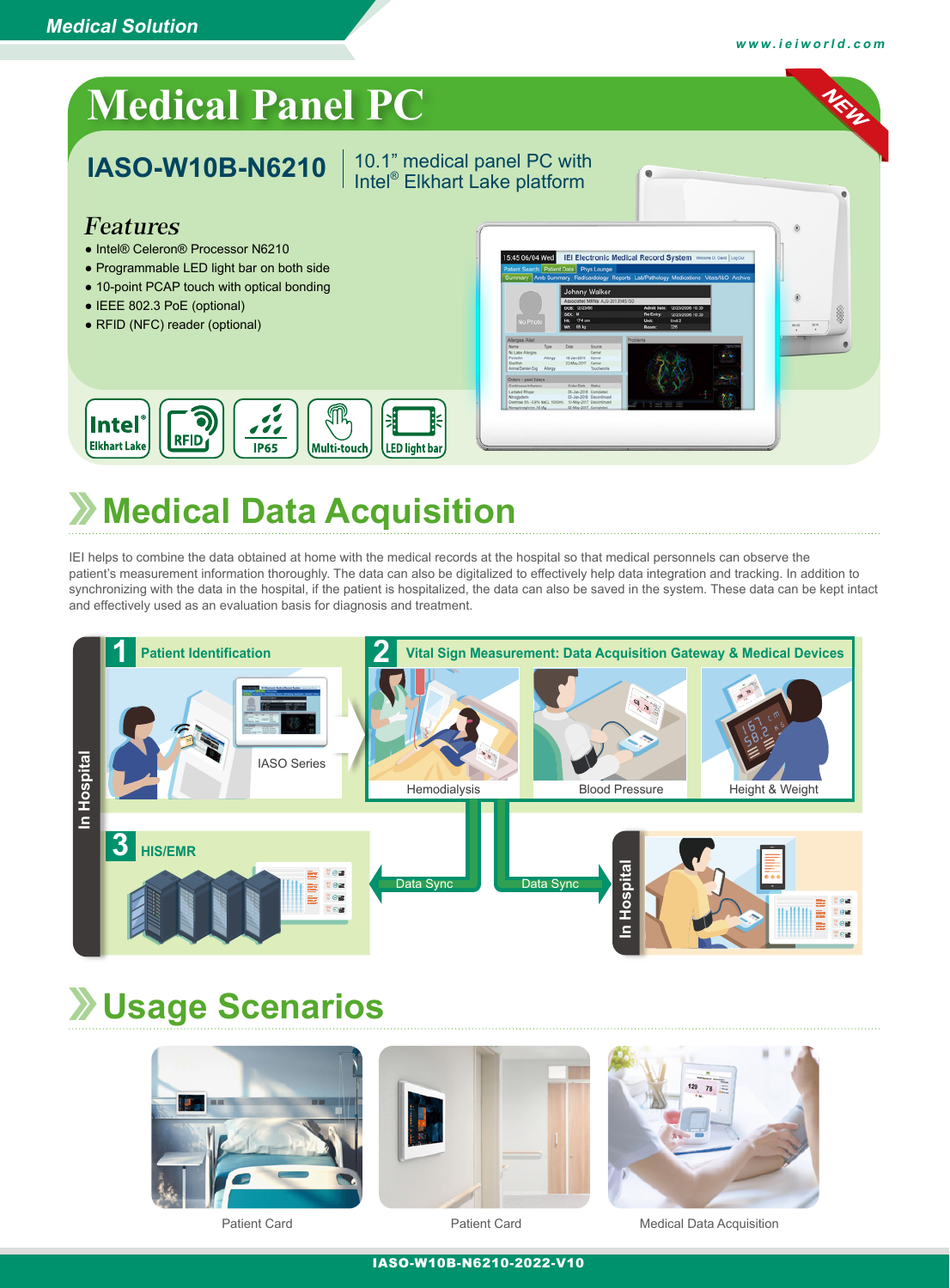### Specifications

| Model                     |                                 | IASO-W10B-N6210                                                                                                                                                                                                         |
|---------------------------|---------------------------------|-------------------------------------------------------------------------------------------------------------------------------------------------------------------------------------------------------------------------|
|                           | <b>LCD Size</b>                 | 10.1"                                                                                                                                                                                                                   |
| <b>LCD Specifications</b> | Max. Resolution (W/H)           | 1280 x 800                                                                                                                                                                                                              |
|                           | Brightness (cd/m <sup>2</sup> ) | 400                                                                                                                                                                                                                     |
|                           | <b>Contrast Ratio</b>           | 800:1                                                                                                                                                                                                                   |
|                           | <b>LCD Color</b>                | 16.7M (RGB 6-bit + Hi-FRC)                                                                                                                                                                                              |
|                           | Pixel Pitch (H/V)               | 0.1695 x 0.1695 mm                                                                                                                                                                                                      |
|                           | Viewing Angle (H/V)             | 178°/178°                                                                                                                                                                                                               |
|                           | Backlight MTBF (hrs)            | 30,000 (LED backlight)                                                                                                                                                                                                  |
|                           | Touchscreen                     | Projected capacitive type with 10-point multi-touch and optical bonding                                                                                                                                                 |
| Touch                     | <b>Touch Controller</b>         | EETI                                                                                                                                                                                                                    |
|                           | Surface Hardness                | 6H                                                                                                                                                                                                                      |
|                           | <b>CPU Support</b>              | Intel® Celeron® N6210 (Elkhart Lake, 6.5W TDP)                                                                                                                                                                          |
|                           | <b>LAN Controller</b>           | 1 x Intel® I225 Ethernet Controller                                                                                                                                                                                     |
|                           | <b>RAM</b>                      | 1 x DDR4 SO-DIMM slot                                                                                                                                                                                                   |
|                           | Storage                         | 1 x M.2 2242 M key (PCIe/SATA signal)                                                                                                                                                                                   |
|                           | Audio                           | AMP 1W + 1W (internal speaker)                                                                                                                                                                                          |
|                           | Camera & Microphone             | 1 x Digital microphone                                                                                                                                                                                                  |
| System                    | I/O Port                        | 1 x HDMI output<br>1 x Reset button<br>1 x Power button<br>1 x 12V DC jack<br>1 x AT/ATX switch<br>1 x RS-232<br>1 x Audio jack (TRRS)<br>1 x 2.5GbE supporting PoE (with 1.5kV isolation)<br>2 x USB 3.2 Gen 1 (5Gb/s) |
|                           | LED                             | 2 x LED light bar                                                                                                                                                                                                       |
|                           | Wi-Fi & Bluetooth               | IEEE 802.11ax 2T2R module (Wi-Fi 6E) with BT v5.0 (M.2 2230 A-E key)                                                                                                                                                    |
|                           | <b>Construction Material</b>    | Front: PC<br>Rear cover: ABS+PC plastic (ENH2900)                                                                                                                                                                       |
| Physical                  | Mounting                        | Wall, Stand and Arm; VESA 75 compliant                                                                                                                                                                                  |
|                           | Weight (Net / Gross)            | 1.49 kg / 2.86 kg                                                                                                                                                                                                       |
|                           | Dimensions (LxWxH)              | 261 x 196.4 x 40 mm                                                                                                                                                                                                     |
|                           | <b>Operating Temperature</b>    | $-20^{\circ}$ C $-40^{\circ}$ C                                                                                                                                                                                         |
|                           | Storage Temperature             | $-20^{\circ}$ C – 60 $^{\circ}$ C                                                                                                                                                                                       |
|                           | Humidity                        | 10% - 95% (non-condensing)                                                                                                                                                                                              |
| Environment               | Vibration                       | 1G                                                                                                                                                                                                                      |
|                           | Shock                           | Operating shock: 5G peak acceleration (11ms duration)<br>Non-operating shock: 15G peak acceleration (11ms duration)                                                                                                     |
|                           | IP Level                        | Front: IP65                                                                                                                                                                                                             |
|                           | Thermal                         | Fanless                                                                                                                                                                                                                 |
| Power                     | Power Input                     | 12V DC input                                                                                                                                                                                                            |
|                           | Power Adapter                   | 65W medical grade power adapter                                                                                                                                                                                         |
|                           | PoE                             | Class 5 (IEEE802.3bt) PD device w/ full loading taken on I/O                                                                                                                                                            |
| Certification             | <b>EMC &amp; Safety</b>         | CE, FCC Class B Part18<br>EN 60601-1: 2006/A1:2013 (Edition 3.1)<br>EN 60601-1-2: 2015 (Edition 4.0)                                                                                                                    |